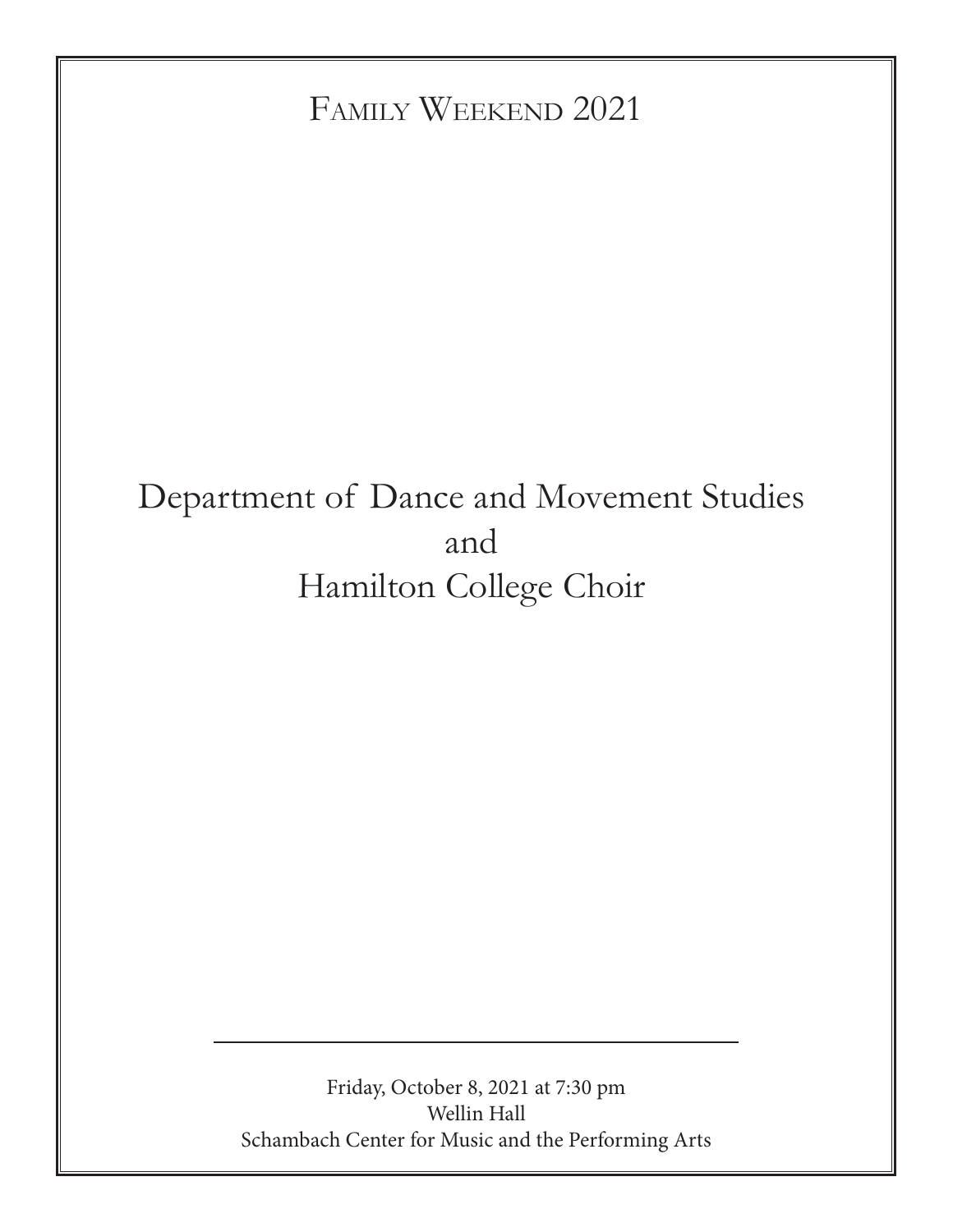### Family Weekend 2021 Department of Dance and Movement Studies and Hamilton College Choir

Back to Bach Choreography: Paris Wilcox Soundscore: Johann Sebastian Bach, Violin Concerto in E Major Dancers: Toscana Finke, Maggie Maselli, Jackson Bedward

> For the Season Choreography: Paris Wilcox Soundscore: Ronan Hardiman, "Lament" Dancers: Marjorie Wang, Paris Wilcox

Basic Training at the Stickland School Choreography: Bruce Walczyk Performers: Bruce (Professor Walnut) Walczyk, Richard (Master Musician Hickory) Lloyd, Zavier (Dogwood) Alveraz-Burock, Arpita (Lilac) Banik, Thomas (Dogwood) Benson, Sambat (Spruce) Bhandari, Rachel (Butternut) Budd, Lóri (Maple) Fejes, Dana (Juniper) Goettler, Ian (Birch) Nduhiu Hao (Oak) Shen, Hannah (Aspen) Singer, Eliljah (Lilac) Weiss, Lucy (Willow) Zullo

This work incorporates live rhythms from the performers' use of *Olisi* (fire-hardened rattan sticks) along with Richard Lloyd on percussion. The self-defense methods used to defend Stickland from potential invaders are derived from Filipino martial arts.

Periodicity Choreography: Paris Wilcox Soundscore: Kodo, "Nanafushi" Dancers: Jackson Bedward, Lóri Fejes, Toscana Finke, Alexa Goldstein, Maya Gustavson, Madison Hopkins, Maggie Maselli, Fiona Morrison, Bailey Reese, Marjorie Wang

> Tech Crew: Lighting Design: Bill Di Paolo Light Board Operator: Bud Edwards Sound: Steve Price Stage Crew: Sam Demarco and Shannon Scally

Thanks to Michelle Reiser-Memmer, Kim Carroll, Elaine Heekin, and Mei Khan

Born and raised a dairy farm in Earlville, New York, Paris Wilcox began his ballet training with Donna Decker, Michel Fokine's grand-niece, at age six. Matriculating at Hamilton College in the fall of 1991, Paris worked extensively with the Dance Department, performing classical and original works by Leslie Norton, Elaine Heekin, and Bruce Walczyk. After earning a double concentration in the classics and dance, he accepted a trainee position at The Rock School of Pennsylvania Ballet in Philadelphia. Following a subsequent year with Orlando Ballet, Paris was asked to join Kansas City Ballet, where he danced principal roles throughout his 11-year tenure. Retired from the Kansas City Ballet stage in May 2008, Paris relocated to Phoenix, Arizona where he served as the education and public relations coordinator for Ballet Arizona until 2010. In addition to serving as permanent guest faculty with his alma mater, Ballet Arts, in Clinton, and as resident teacher for the Colgate Ballet Club, Paris continues to teach master classes and at summer intensive courses throughout the country. He received his Dance MFA from Hollins University, where he presented thesis work on "The Aesthetics of Labor." Paris and his wife Heather Culbertson '94 currently reside in Earlville where he operates and manages Halcyon Farm, a 165-acre grass-fed lamb and beef farm.

Bruce Walczyk is a professor at Hamilton College teaching martial arts and dance, kinesiology, and choreography. He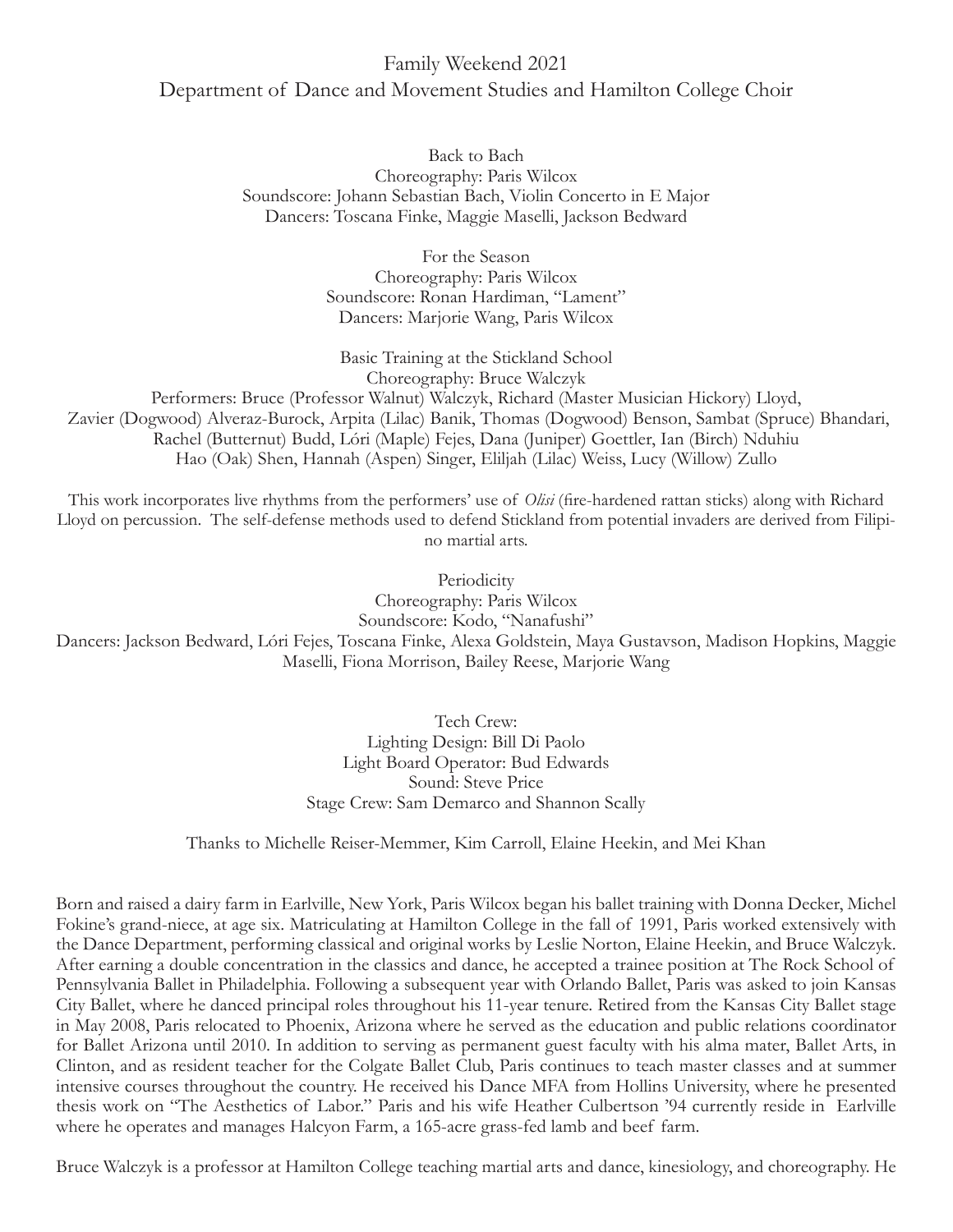has developed a unique approach that combines traditional martial arts and performance forms and brings them into a contemporary context. He continues to produce choreography blending these ideas and emphasizes the Malay concept *dari bunga dating buah* which translates into "from the flower comes the fruit" meaning from the dance comes the combative action. Bruce continues to present he research on martial arts and dance throughout the US and Southeast Asia.

Richard Lloyd '73 is a composer and performer, currently working as a lecturer, accompanist, composer and advisor in the Dance Department at Hamilton College, as well as minister of music at St. James Episcopal Church in Clinton. Lloyd has worked as a teaching artist and performing artist in the Central New York Arts in Education Institute. Among the grants he has received are three from Meet the Composer for dance-music collaborations and performance art. Lloyd has created three solo performance art pieces, *Dick Does Poetry*, *What's In the Refrigerator?* and *Distractions*.

#### INTERMISSION

#### Hamilton College Choir

"Together at Last" from *Quarantine Madrigals* (2020) Reena Esmail (b. 1983) Text by Amy Fogerson

Together at last Voices entwining In a Communion of Song

In May 2020, the global choral community learned that the aerosols produced while singing in a group create a highrisk environment for the spread of the coronavirus. We had one summer to rethink our craft and figure out a way to keep singing, and somehow work around this risk. Some turned to physical mitigations, such as frequent testing, specialized singers' masks, increased physical distancing, enhanced filtration systems, and significantly shortened rehearsal sessions. Others embraced the possibility of online collaboration. Disappointed with the limitations of conference software when used for singing, Indian American composer Esmail collaborated with Houston-based choir Conspirare to create a set of contemporary madrigals that would allow an individual singer to record multiple parts of the same song in isolation. This attempt, based on with texts by poet and alto Amy Fogerson, resulted in a poignant articulation of the moments of loneliness we shared over the last year. The final piece in the *Quarantine Madrigals* cycle is "Together at Last," designed to be sung when we can sing together safely again. We are delighted to have you share this moment with us.

"Богородице Дево" from *All-Night Vigil* Op. 37 (1915) Sergei Rachmaninoff (1873-1943)

Богородице Дево, радуйся, Rejoice, virgin mother of God, Благословена ты в женах,<br>
и благословен плод чрева твоего,<br>
and blessed is the fruit of your y

благодатная Марие, Господь с тобою. Mary, full of grace, the Lord is with you. and blessed is the fruit of your womb, яко Спаса родила еси душ наших. for you have borne the Savior of our souls. Translation by Barry Johnston

The *All-Night Vigil* is often referred to as Russian composer Rachmaninoff 's Vespers in the United States. The work was composed in two weeks during January and February of 1915, just two years before Rachmaninoff moved Stockholm and later New York City. Like nine of the fifteen movements, "Богородице Дево" is based on znamenny chant.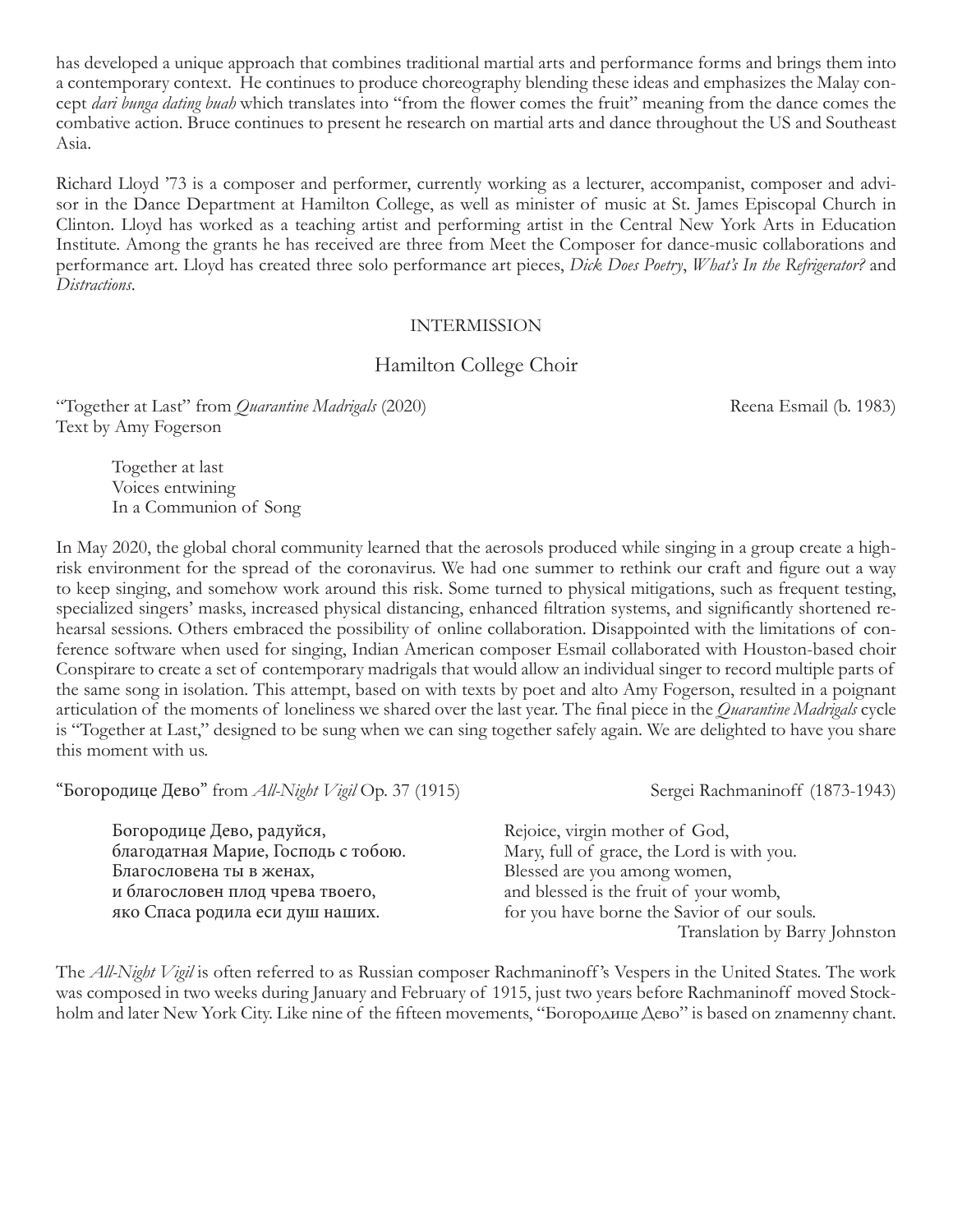Sing, Be, Live, See…

This dark stormy hour, The wind, it stirs. The scorched earth Cries out in vain:

O war and power, You blind and blur, The torn heart Cries out in pain.

But music and singing Have been my refuge, And music and singing Shall be my light.

A light of song Shining Strong: Alleluia! Through darkness, pain, and strife, I'll Sing, Be, Live, See...

Peace.

Using a quintessential early 21st-century harmonic language, the opening of Ticheli's *Earth Song* paints an ethereal soundscape. The cluster chord suspensions are dissonant, but still hopeful. This work is deeply personal for many of our singers. During the pandemic, the choir rehearsal has become one of the only places where we find refuge, community, and expression. Earth Song ends with a direct modulation to an unrelated key for the word "Peace". The harmonic shift is refreshing, rather than jarring, emphasizing the sense of renewed hope we are experiencing as new opportunities for music-making arise.

*In Meeting We are Blessed* (2016) **The Contract of Article 2016** Troy D. Robertson (b. 1961) Text by R. Gatsnahos after Donne

We are met together and in meeting we are blessed. Peace in coming and in going, peace in labor and in rest.

Hold on dear brother! Hold on dear sister! Hold on to me.

You're not alone. No, and you never more will be. I will be with you and I will carry you with me.

Friendship endures and surely we will prove It's not ourselves, but our bodies that move.

Hold on dear family\*! Hold on dear sibling\*! Hold on to me.

> Djembe: Ryan Hayes '24 \*Lyrics have been altered to represent all members of the choir and Hamilton community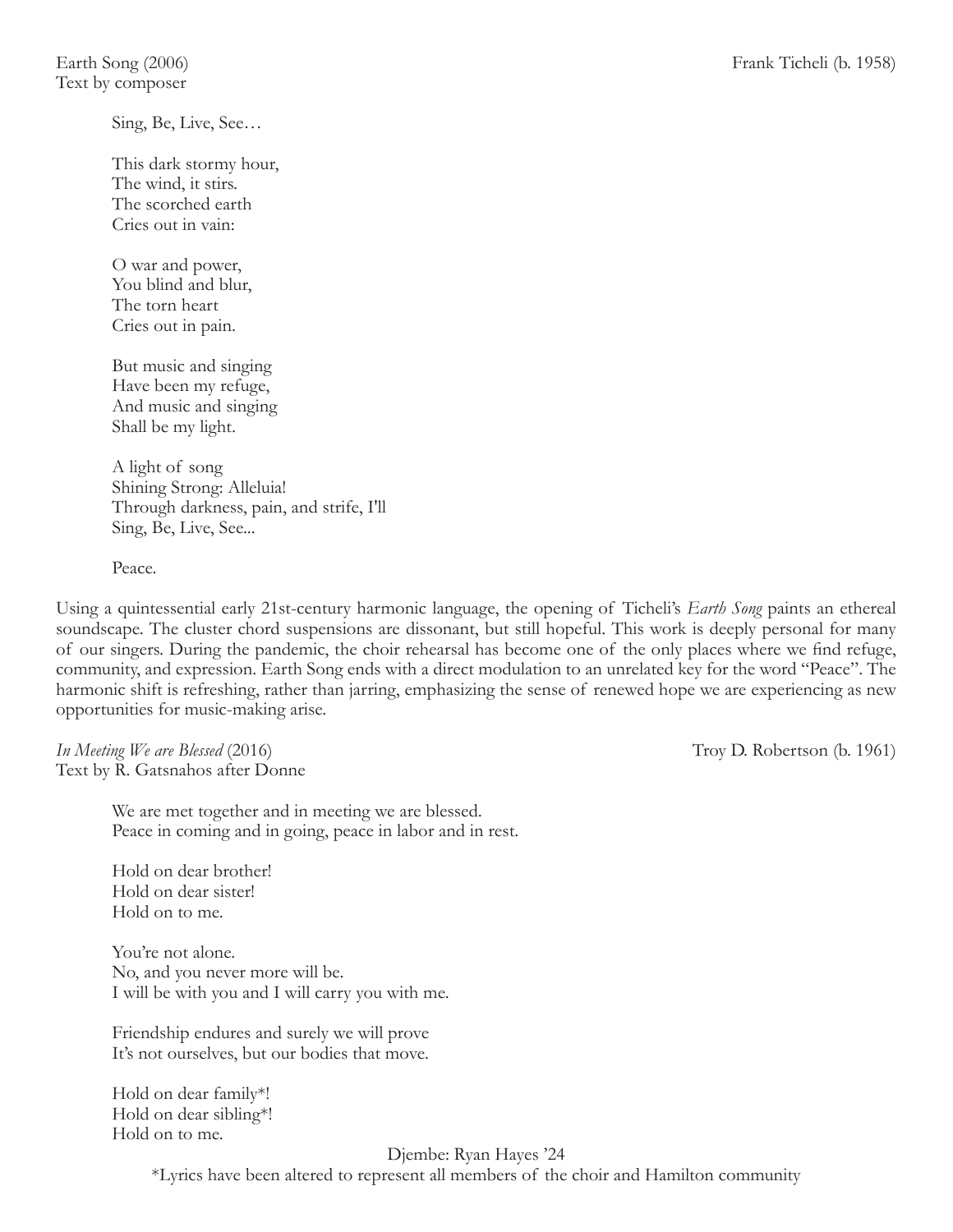*In Meeting We are Blessed* was composed for a collaboration between the Nairobi Chamber Chorus and the Festival Singers of Florida. For the event, Robertson fused Kenyan rhythms and American pop vocal styles into a choral idiom. The Hamilton College Choir performs this piece as a celebration of our upcoming opportunities to travel together and meet fellow-singers through performance and cultural outreach.

Ambe (2017) Andrew Balfour Based on an original song, gifted by Cory Campbell, edited by Catherine Robbins Text by Cory Campbell

| Ambe                   | Come in                    |
|------------------------|----------------------------|
| Ambe Anishinaabeg      | Come in, two legged beings |
| Biindigeg Anishinaabeg | Come in all people         |
| Mino-bimaadiziwin omaa | There is good life here    |
| Ambel                  | Come in!                   |

Translation by Cory Campbell

This piece is based on an original Ojibway song that was gifted by traditional drummer and singer Cory Campbell to Andrew Balfour (of Cree descent) and the University of Manitoba Concert Choir. Campbell describes the song as "a call to the people to the ceremonial way of life or to the red road or, quite frankly, to whatever we have going on, because everything happens with spirit and in spirit." The steady, repeating rhythmic patterns in Balfour's composition echo the drum patterns of Campbell's song, representing the heartbeat of Mother Earth. According to Balfour, the soaring soprano line that emerges from this rhythmic texture conveys the powerful totem of the eagle which represents the teaching of love, wisdom, and strength.

Light of a Clear Blue Morning (1977, renewed 2005, arr. 2010) Dolly Parton (1946), arr. by C. Hella-Johnson (b. 1962) Text by Dolly Parton

It's been a long dark night And I've been a waitin' for the morning It's been a long hard fight But I see a brand-new day a-dawning

I've been looking for the sunshine You know, I ain't seen it in so long And everything's gonna work out just fine And everything's gonna be all right

'Cause I can see the light of a clear blue morning I can see the light of a brand-new day I can see the light of a clear blue morning And everything's gonna be all right It's gonna be okay

Soloist: Hannah Petersen '21

Hella-Johnson's arrangement of Parton's tune captures both vulnerability and resilience. The College Choir has remained steadfast and committed to nurturing the choral culture on our campus, despite the restrictions of the pandemic. It is our sincere hope that the College Choir's journey over the past year will be a source of inspiration for all those who need to be reminded that clear blue mornings will come again.